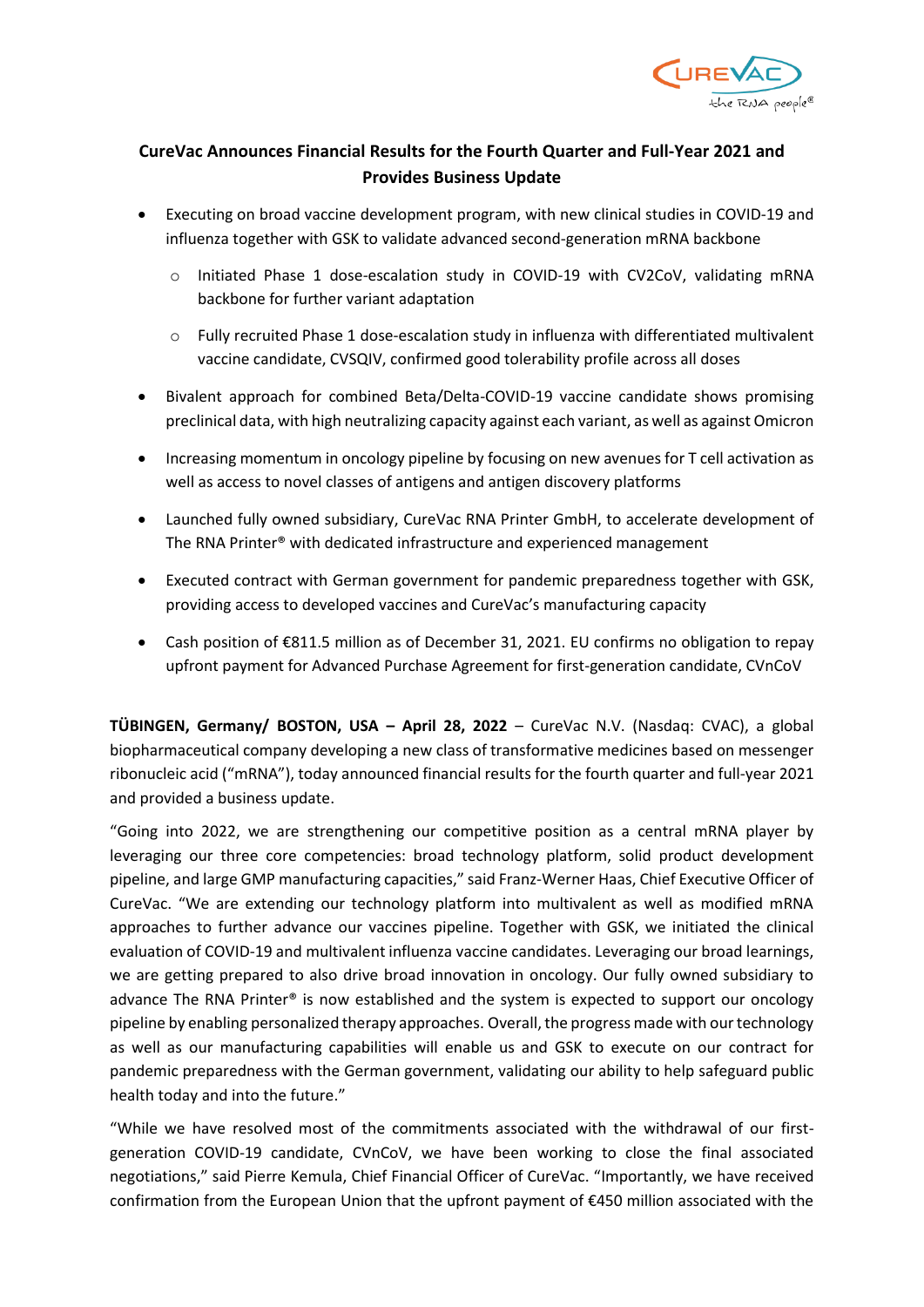now terminated Advanced Purchase Agreement for CVnCoV is not to be repaid. For 2022, our priorities lie in the execution of our second-generation development program. Programs for COVID-19 and influenza have advanced into the clinic, and the latter is on track to generating development and regulatory milestone payments. We believe our solid cash position at the end of 2021 of €811.5 million sets us up well to execute on our priorities in 2022."

### **Selected Business Updates**

### **Prophylactic Vaccines**

## *Executing on Broad Second-Generation mRNA Vaccine Program, Jointly Developed with GSK*

CureVac aims to be at the forefront of delivering second-generation mRNA-based vaccines against a range of relevant infectious diseases and is executing on a broad mRNA vaccine program in collaboration with GSK. The optimized second-generation mRNA backbone targets improved intracellular mRNA translation for increased and extended protein expression, resulting in earlier and stronger immune responses compared to CureVac's first-generation candidate, CVnCoV. Secondgeneration mRNA-based vaccines are expected to allow for flexible protection against one or more emerging COVID-19 variants and to offer new mRNA approaches to other infectious disease vaccines, such as influenza, and potential combination vaccines against different viruses.

## *CV2CoV –Second-Generation COVID-19 Vaccine Candidate*

CV2CoV is the first representative of the COVID-19 vaccine program, jointly developed with GSK, based on CureVac's second-generation mRNA backbone. Following a successful preclinical study of the nonchemically modified candidate in non-human primates, published in *[Nature](https://www.curevac.com/en/2021/11/18/curevac-publishes-in-nature-preclinical-data-of-second-generation-covid-19-candidate-cv2cov-demonstrating-comparable-antibody-levels-to-licensed-mrna-vaccine/)* in November 2021, CV2CoV entered a clinical Phase 1 dose-escalation trial in March 2022. The Phase 1 study is being conducted at clinical sites in the U.S. and is expected to enroll up to 210 participants to evaluate the safety, reactogenicity and immunogenicity of CV2CoV at six different dose levels ranging from 2 to 20µg per dose. Data from the Phase 1 study are expected in the second half of 2022.

In 2022, CureVac and GSK broadened their development strategy to test chemically modified mRNA technologies in addition to unmodified mRNA. This approach will ensure a data-driven selection of the best performing candidate. A clinical program to evaluate a variant-specific COVID-19 vaccine candidate with chemically modified mRNA is expected to start later this year.

## *CV2CoV-Beta/Delta – Bivalent Second-Generation COVID-19 Candidate*

On April 21, 2022, CureVac strengthened its COVID-19 vaccine program based on a technology expansion into multivalent approaches combining different mRNAs in one vaccine. A bivalent secondgeneration COVID-19 vaccine candidate encoding for the Beta and the Delta variants is jointly being developed with GSK.

A recently completed preclinical study, conducted in collaboration with the Friedrich-Loeffler-Institut, Germany, assessed a 0.5  $\mu$ g dose of the bivalent Beta/Delta candidate, composed of 0.25  $\mu$ g of each mRNA, in comparison to 0.5 µg doses of the corresponding monovalent vaccine controls in a mouse model. Despite containing only half the dose per variant mRNA, the combined Beta/Delta candidate performed comparably to the monovalent vaccine controls to either Beta or Delta. Notably, the bivalent Beta/Delta vaccine candidate induced two-fold higher virus neutralizing antibody titers against the Omicron variant than against the Delta variant in a rat model. This finding provides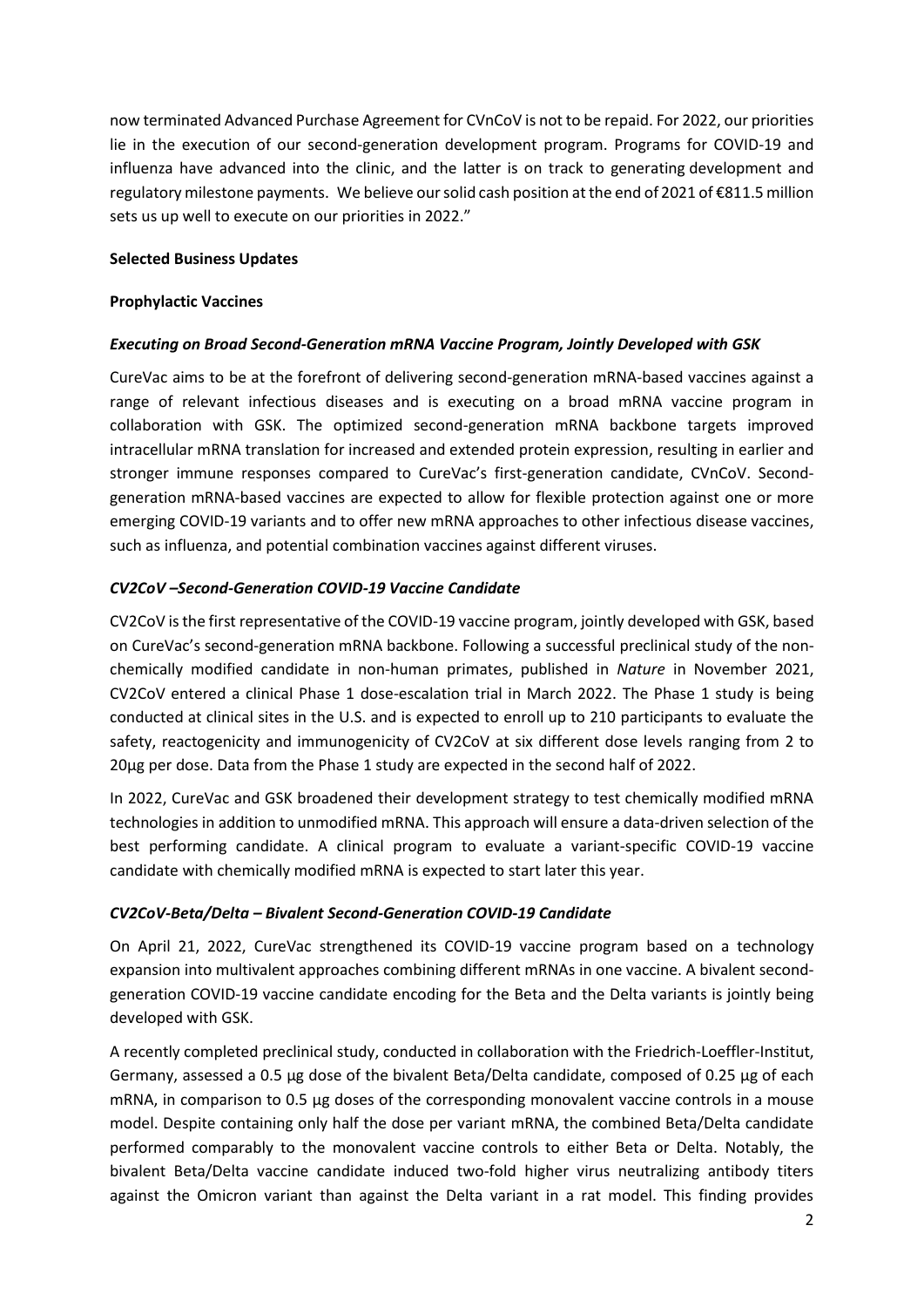evidence for a potentially increased breadth of immune responses resulting from the bivalent approach. The full manuscript of the preclinical data is available on the preprint server [bioRxiv.](https://www.biorxiv.org/content/10.1101/2022.04.20.485440v1.article-info)

# *CVSQIV – Second-Generation Influenza Vaccine Candidate*

The first candidate from the broad infectious disease program developed in collaboration with GSK is CVSQIV, a multivalent seasonal influenza vaccine candidate also based on the advanced secondgeneration mRNA backbone. This differentiated vaccine candidate features multiple, separate nonchemically modified mRNA constructs to induce immune responses against four different influenza strains. Rapid manufacturing and the ability to feature even short-notice strain updates for the approaching influenza season are expected to enable mRNA technology to deliver improved influenza candidates that better meet the challenge of providing highly effective seasonally updated vaccines.

A clinical Phase 1 dose-escalation study was initiated in February 2022 to evaluate the safety, reactogenicity and immunogenicity of CVSQIV at five dose levels ranging from 3 to 28 µg per dose. The study is fully recruited with 240 participants. Dose-escalation was monitored for each dose and approved without safety concerns following review by the Integrated Scientific Review Committee (iSRC). Preliminary data on the safety and tolerability confirm CVSQIV to be well tolerated. No serious adverse events or other dose-limiting effects were observed at any dose level.

As in the joint COVID-19 vaccine program, chemically modified mRNA will also be tested in the influenza program to ensure data-driven selection of the best performing candidate. A clinical program with chemically modified mRNA for influenza is expected to start later this year.

## **Oncology**

## *Strategic Pillars to Increase Momentum in Oncology Pipeline*

CureVac plans to build a meaningful portfolio and create long-term value in oncology to accelerate growth beyond the recent progress in prophylactic vaccines. Developing new oncology candidates is characterized by similar medical challenges as in infectious diseases, including selection and accessibility of disease-relevant antigens, enhancing antigen-induced immune activation, and triggering immune responses led by a strong induction of tumor-killing T cells.

Taking advantage of recent technology platform advances, particularly its second-generation mRNA backbone in infectious diseases, CureVac is evaluating targeted expansions of its unique mRNA approaches for the development of cancer vaccines based on three strategic pillars:

- 1. Validation and optimization of its broad mRNA technology approach for T cell mediated tumor control against different classes of cancer antigens
- 2. Build-up of a pipeline of cancer vaccine candidates targeting antigens predicted to be immunogenic and presented on tumors in cancer patients
- 3. Addition of complementary platform technologies for improved antigen discovery, validation and optimization of vaccine design focusing on T cell activation

In this context, CureVac is committed to drive innovation in oncology by leveraging The RNA Printer®, CureVac's automated end-to-end manufacturing solution for GMP-grade mRNA vaccines and therapeutics. The highly standardized system is expected to allow for rapid and highly flexible availability of mRNA to screen new targets and transition promising mRNA product candidates more efficiently into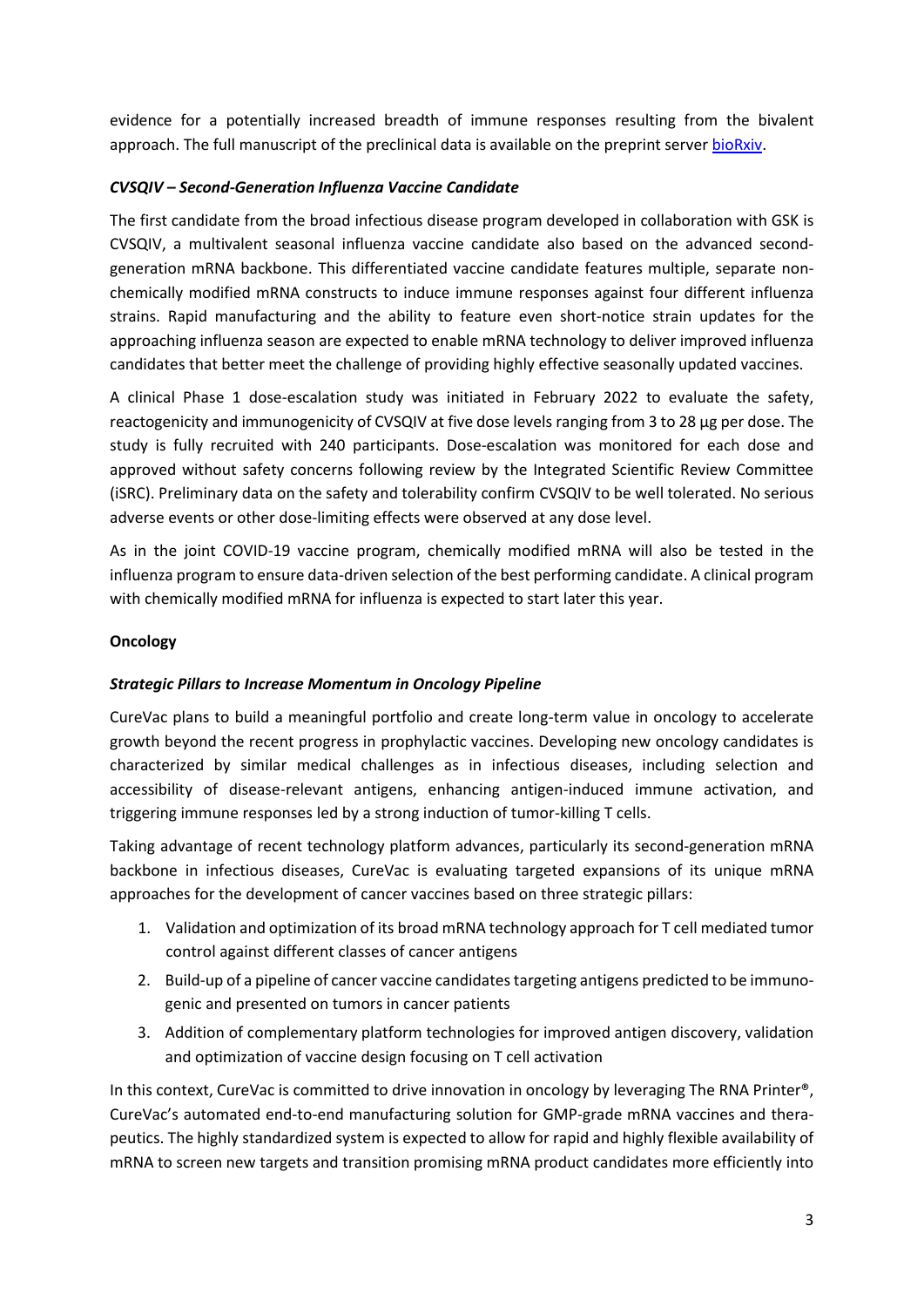the clinic. Designed for small-scale quantities, the automated GMP-grade output of The RNA Printer® is designed to open avenues for personalized mRNA-based cancer therapies.

## **Corporate Development and Business Transformation**

## *Advancing The RNA Printer®*

On March 1, 2022, CureVac announced the establishment of CureVac RNA Printer GmbH, a fully owned CureVac company to advance The RNA Printer®. The RNA Printer® is CureVac's solution for integrated and automated manufacturing of GMP-grade RNA vaccines and therapeutics. The new entity is designed as a platform and services company, providing a dedicated operational environment to further develop and establish The RNA Printer® as a manufacturing end-to-end solution. The system is powered by a proprietary and advanced manufacturing technology designed to cover allsteps for rapid and standardized manufacturing of smaller scale mRNA medicines. Engineered in collaboration with Tesla Automation, The RNA Printer® aimsto facilitate broad access to mRNA technology and accelerate the transition of innovative product concepts into the clinic across different therapeutic areas e.g., for rapid supply of new mRNA-based vaccines in pandemic situations or patient access to advanced and personalized mRNA-based therapies in oncology.

The company is led by Dr. Markus Bergmann, who joined CureVac RNA Printer GmbH as General Manager on March 1, 2022. Prior to this position, Dr. Bergmann held various management positions at ZF Group, Germany, and Rolls Royce plc, UK, building up a strong background in developing targeted product strategies, transforming businesses and increasing business efficiency. He started his career as a doctor at the University Hospital in Tübingen, Germany, in the Department of Hematology and Oncology. His medical background as well as his experience in a high-tech field represent a perfect fit to advance this manufacturing technology.

## *Pandemic Preparedness Contract with German Federal Government*

In April 2022, CureVac and GSK entered a contract with the German federal government to supply mRNA vaccine doses at short notice and reserve manufacturing capacity in case of a public health emergency. Following a setup phase of up to two years, the contract grants the German federal government access to CureVac's manufacturing capacity until 2029, enabling rapid availability of 80 million mRNA-based vaccine doses developed by CureVac and GSK during the remainder of the current pandemic or in future infectious disease outbreaks. By reserving this manufacturing capacity, the tender seeks to mitigate risks associated with potential supply challenges in a pandemic situation.

Under the contract, the federal government will pay CureVac and GSK an annual standby fee after successful completion of the setup period, which requires the companies to maintain manufacturing capacity at constant readiness. By ensuring the availability of manufacturing capacity in Germany, the arrangement will significantly contribute to strengthening pandemic preparedness.

# **Financial Update for the Fourth Quarter and Full-Year of 2021**

# *Cash Position*

Cash and cash equivalents decreased to €811.5 million as of December 31, 2021, from €1,322.6 billion as of December 31, 2020. In 2021, cash used in operations was mainly allocated to the advancement of all R&D activities and preparing for the supply of CVnCoV, CureVac's first-generation COVID-19 vaccine candidate, which was withdrawn from the regulatory approval process in October 2021.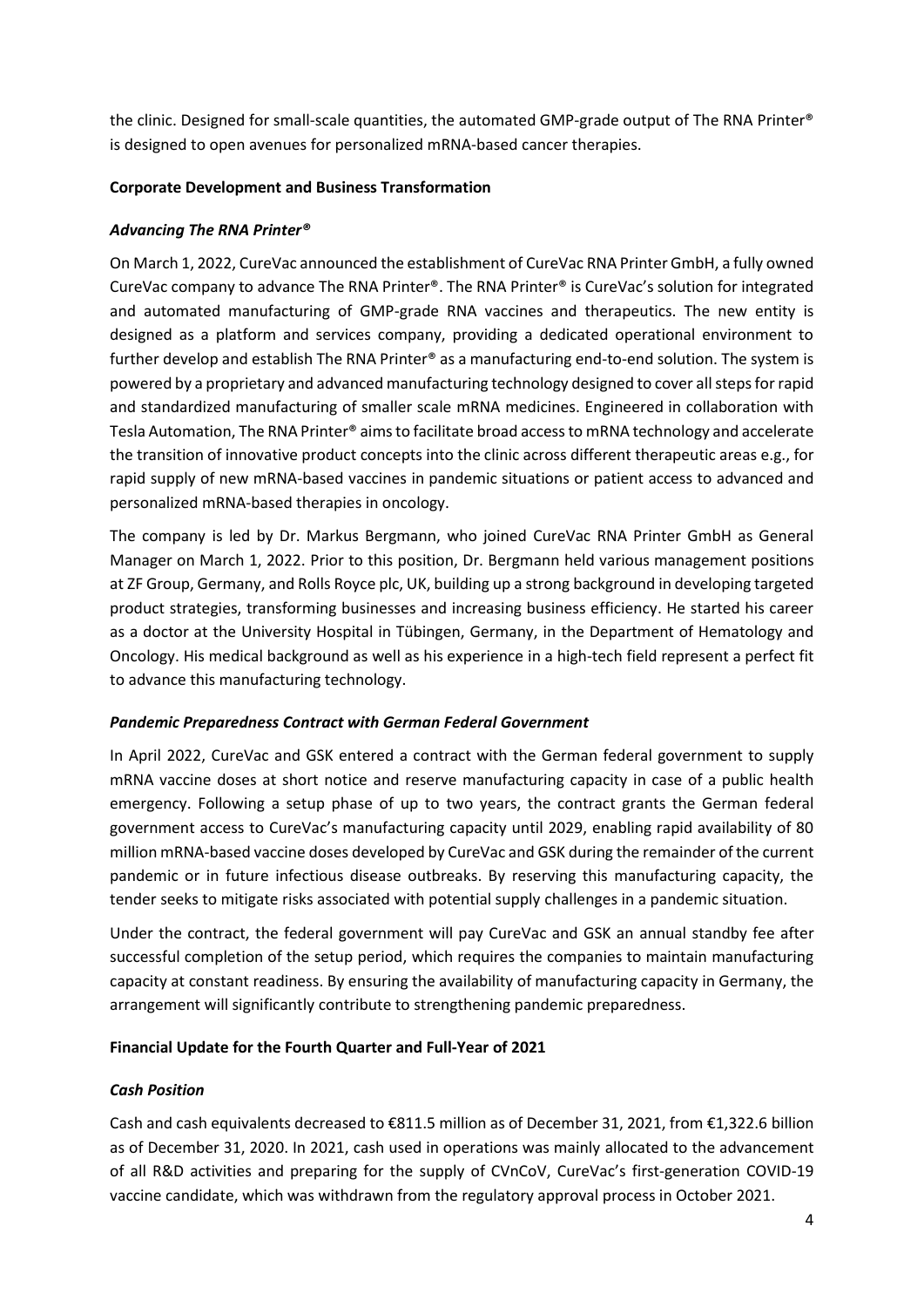Cash inflows were mainly provided by the raising of €404 million in net proceeds in a follow-on public offering in the first quarter of the year, an upfront payment of €75 million received in May 2021 related to the COVID-19 collaboration with GSK and €93.5 million in grant funds from the German Federal Ministry of Education and Research (BMBF).

## *Revenues*

Revenues amounted to €41.2 million and €103.0 million for the three and twelve months ended December 31, 2021, respectively, representing an increase of €35.2 million and €54.1 million, or 587% and 111%, from €6.0 million and €48.9 million for the same periods in 2020.

The increase was primarily driven by revenues from the two collaborations we have with GSK and the termination of the Boehringer Ingelheim collaboration agreement. For both GSK collaboration agreements, total revenues of €74.3 million were recognized for the year ended December 31, 2021, compared to €8.8 million in the prior year. The termination of the Boehringer Ingelheim collaboration agreement accelerated the recognition of the remaining contract liability related to the upfront payment. In addition, an option fee payment of €5 million and the additional €7 million development milestone were recognized. For the year ended December 31, 2021, €26.0 million were recognized as revenues as a consequence of the termination of the Boehringer Ingelheim collaboration, compared to €1.9 million for the full year 2020.

In the year ended December 31, 2020, revenue primarily consisted of €34.9 million recognized from the former collaboration with Eli Lilly, including €33.1 million in contract liabilities.

# *Operating Result*

Operating loss amounted to €5.5 million and €412.3 million for the three and twelve months ended December 31, 2021, representing a decrease of €41.1 million and an increase of €302.5 million, from €46.6 million and €109.8 million for the same periods in 2020.

The operating result was affected by several key drivers:

- Cost of sales increased primarily due to the recognition of expenses related to contract manufacturing organization (CMO) set-up activities and, to a lesser extent, write-offs related to inventory in the period preceding the withdrawal of the EMA application for CVnCoV.
- Research and development expenses increases were primarily attributable to significantly higher development expenses related to the Phase 2b/3 clinical trial for CVnCoV with 40,000 subjects. These expenses were mainly composed of costs incurred to clinical research organizations, an onerous contract provision for the remaining CVnCoV clinical trial costs and personnel costs involved in the remaining CVnCoV development. In addition, the increase was also driven by the recognition of settlement costs related to the termination of several CMO contracts and write-offs of CVnCoV-related prepayments and inventory.
- General and administrative expenses increased due to consulting services for CVnCoV product launch readiness, personnel related costs with increased headcount and higher expense recognized on share-based payments awards made in 2021.

These impacts were partially compensated by income related to the release of governmental contract liabilities, related to the upfront payment from the European Commission (EC) and the grant from the BMBF, the German Federal Ministry of Education and Research.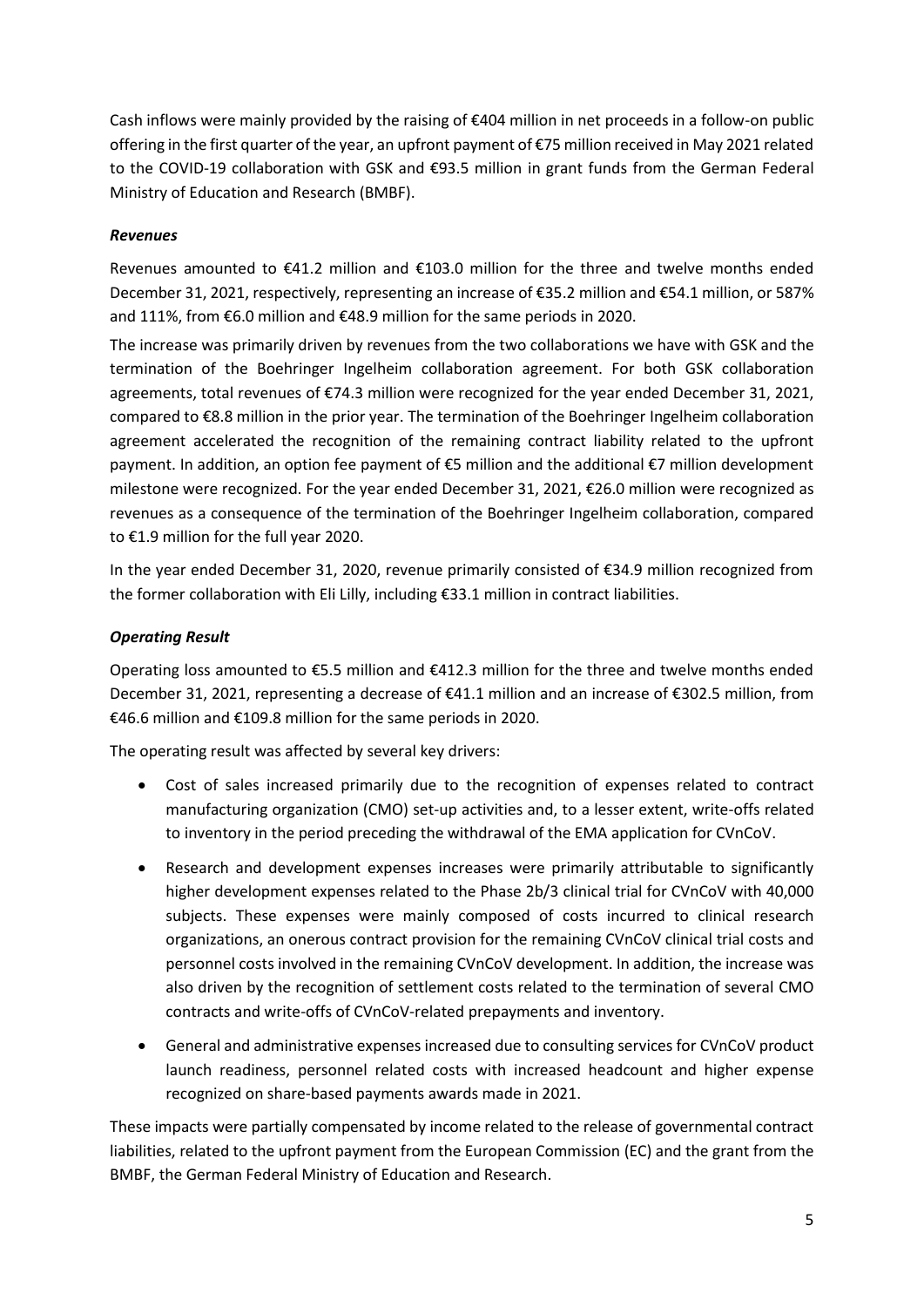On November 30, 2020, CureVac entered into an Advance Purchase Agreement (APA) with the EC for 225 million doses of CVnCoV on behalf and in the name of all member states of the European Union. Pursuant to the APA, an upfront payment was provided to support CureVac's operations in the accelerated efforts to develop a safe and effective vaccine. The upfront payment of €450 million was paid by the EC and was included in contract liabilities as of December 31, 2020. The APA automatically terminated when CureVac notified the EC of the withdrawal of CVnCoV from the regulatory approval process in October 2021. Since CureVac was able to demonstrate that the upfront payment was spent in accordance with the contract, no repayment was required. The contract liability amounting to €450 million was released and recognized as income related to the release of governmental contract liabilities in the fourth quarter of 2021.

In July 2020, CureVac applied for a grant from the BMBF, provided as part of a special program to accelerate the research and development of urgently needed vaccines against SARS-CoV-2. Under the grant, CureVac was eligible for up to €252 million and payments were contingent on reaching predefined milestones. Based on the terms and conditions, the arrangement consisted of a separate grant component and a supply component with the German Federal Ministry of Health. The amount attributed to the supply of future deliveries was presented in contract liabilities as of December 31, 2020. CureVac reached all the predefined milestones for 2020. CureVac was not able to reach all predefined milestones for 2021 due to the withdrawal of CVnCoV from the EMA approval process.

In November 2021, CureVac notified the German Federal Ministry of Health of the inability to supply CVnCoV, triggering the automatic termination of the supply component of the agreement. As a result, the contract liability of €124.5 million was released and recognized as income in the fourth quarter of 2021. In addition, in 2021, other income of  $\epsilon$ 67.7 million was mostly recognized from grants from government agencies, primarily the BMBF. From 2020 to December 2021, CureVac received a total of €196.3 million under this grant.

## *Financial Result (Finance Income and Expenses)*

Financial result, on a net basis, for the three and twelve months ended December 31, 2021, was a gain of €1.0 million and a loss of €0.2 million, respectively, representing an increase of €11.7 million and €19.8 million, from a loss of €10.7 million and €20.0 million for the same periods in 2020. Financial result for the twelve months ended December 31, 2021, was mainly driven by negative interest on cash, held in liquid funds to support the development and manufacturing activities of CVnCoV and CV2CoV. Negative interest on cash was almost fully offset by foreign exchange gains. The financial result for the twelve months ended December 31, 2020, was mainly driven by interest recognized on convertible loans, which were fully repaid in August 2020.

### *Pre-Tax Loss*

Pre-tax losses were €4.5 million and €412.5 million for the three and twelve months ended December 31, 2021, respectively, compared to €57.3 million and €129.8 million in the same respective periods of 2020.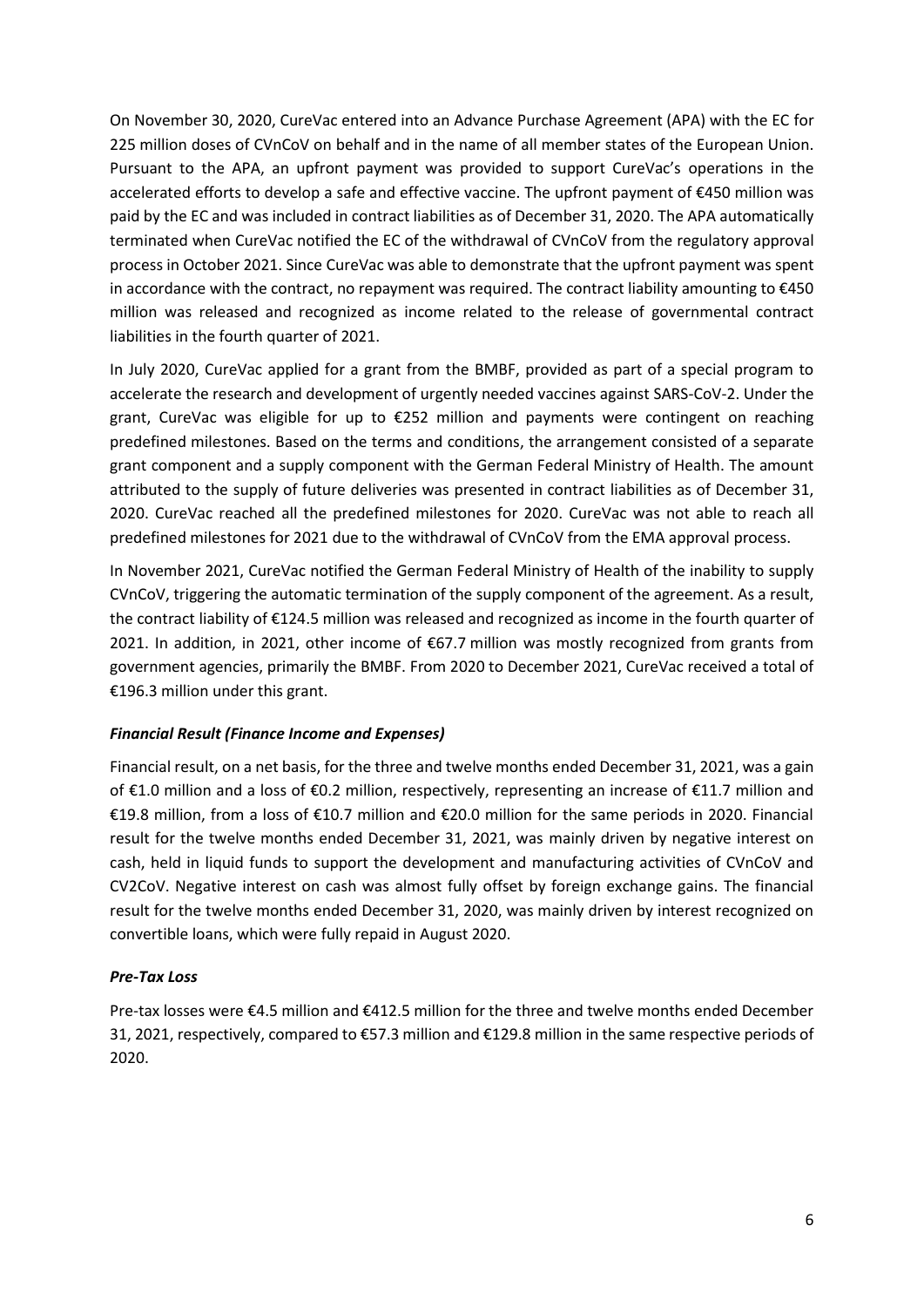#### **Conference call and webcast details**

Dial-in numbers to participate in the conference call:

U.S. Toll-Free: +1-877-407-0989 International: +1-201-389-0921 Germany: 0800 182 0040

The live webcast link can be accessed via the newsroom section of the CureVac website at <https://www.curevac.com/en/newsroom/events/>

Corresponding presentation slides will be posted shortly before the start of the webcast. A replay will be made available at this website after the event.

#### **About CureVac**

CureVac is a global biopharmaceutical company in the field of messenger RNA (mRNA) technology, with more than 20 years of expertise in developing, optimizing, and manufacturing this versatile biological molecule for medical purposes. The principle of CureVac's proprietary technology is the use of optimized mRNA as a data carrier to instruct the human body to produce its own proteins capable of fighting a broad range of diseases. In July 2020, CureVac entered in a collaboration with GSK to jointly develop new products in prophylactic vaccines for infectious diseases based on CureVac's second-generation mRNA technology. This collaboration was later extended to the development of second-generation COVID-19 vaccine candidates, and modified mRNA vaccine technologies. Based on its proprietary technology, CureVac has built a deep clinical pipeline across the areas of prophylactic vaccines, cancer therapies, antibody therapies, and the treatment of rare diseases. CureVac had its initial public offering on the New York Nasdaq in August 2020. It is headquartered in Tübingen, Germany, and employs more than 900 people at its sites in Tübingen, Frankfurt, and Boston, USA. Further information can be found at [www.curevac.com.](http://www.curevac.com/)

#### **CureVac Investor Relations Contact**

Dr. Sarah Fakih, Vice President Corporate Communications and Investor Relations CureVac, Tübingen, Germany T: +49 7071 9883-1298 M: +49 160 90 496949 [sarah.fakih@curevac.com](mailto:sarah.fakih@curevac.com)

#### **CureVac Media Contact**

Bettina Jödicke-Braas, Manager Communications CureVac, Tübingen, Germany T: +49 7071 9883-1087 [bettina.joedicke-braas@curevac.com](mailto:bettina.joedicke-braas@curevac.com)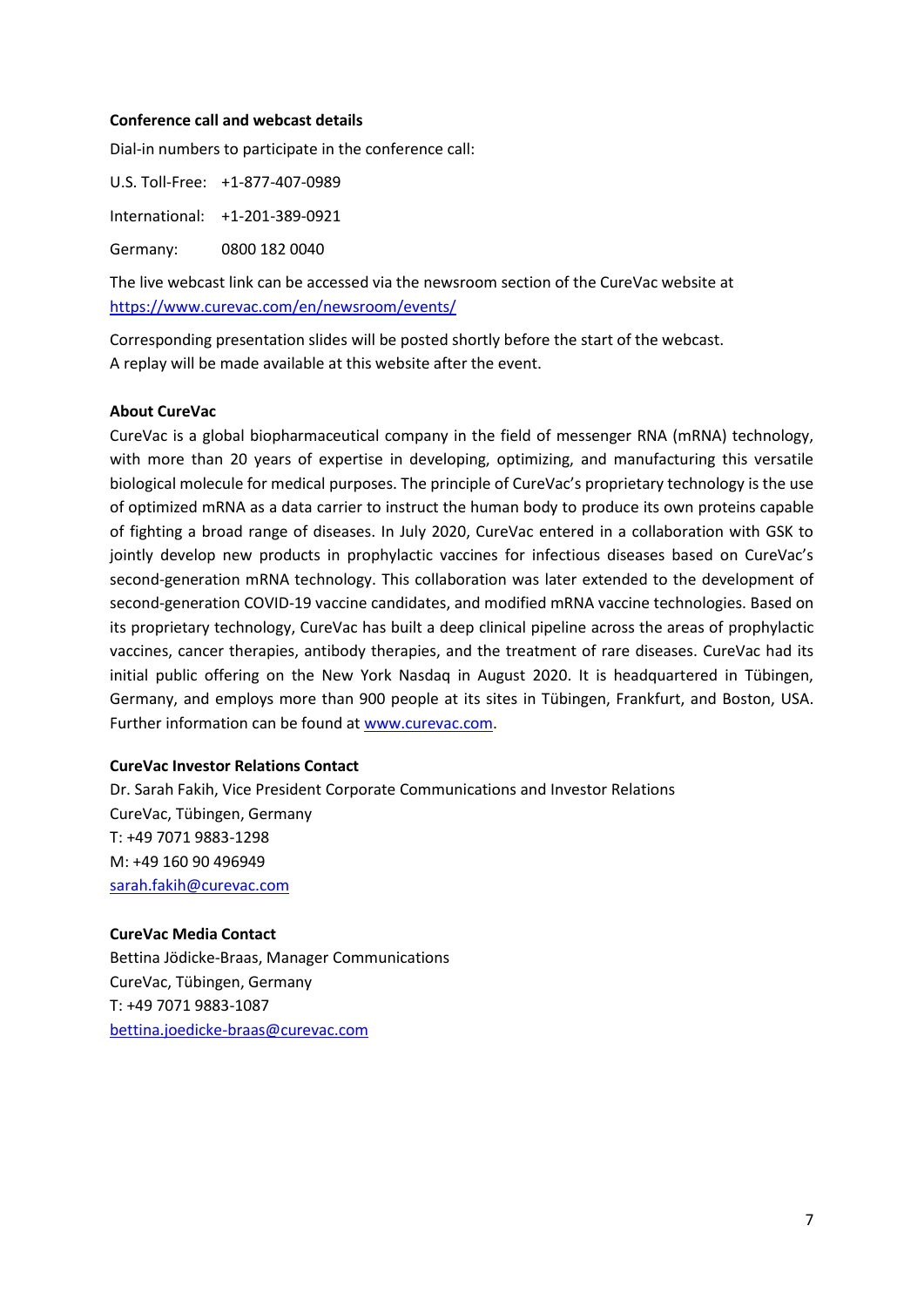#### **Forward-Looking Statements CureVac**

This press release contains statements that constitute "forward looking statements" as that term is defined in the United States Private Securities Litigation Reform Act of 1995, including statements that express the opinions, expectations, beliefs, plans, objectives, assumptions or projections of CureVac N.V. and/or its wholly owned subsidiaries CureVac AG, CureVac Real Estate GmbH, CureVac Inc., CureVac Swiss AG, CureVac Corporate Services GmbH and CureVac RNA Printer GmbH (the "company") regarding future events or future results, in contrast with statements that reflect historical facts. Examples include discussion of the potential efficacy of the company's vaccine and treatment candidates and the company's strategies, financing plans, growth opportunities and market growth. In some cases, you can identify such forward-looking statements by terminology such as "anticipate," "intend," "believe," "estimate," "plan," "seek," "project," or "expect," "may," "will," "would," "could," "potential," "intend," or "should," the negative of these terms or similar expressions. Forward-looking statements are based on management's current beliefs and assumptions and on information currently available to the company. However, these forward-looking statements are not a guarantee of the company's performance, and you should not place undue reliance on such statements. Forwardlooking statements are subject to many risks, uncertainties and other variable circumstances, including negative worldwide economic conditions and ongoing instability and volatility in the worldwide financial markets, ability to obtain funding, ability to conduct current and future preclinical studies and clinical trials, the timing, expense and uncertainty of regulatory approval, reliance on third parties and collaboration partners, ability to commercialize products, ability to manufacture any products, possible changes in current and proposed legislation, regulations and governmental policies, pressures from increasing competition and consolidation in the company's industry, the effects of the COVID-19 pandemic on the company's business and results of operations, ability to manage growth, reliance on key personnel, reliance on intellectual property protection, ability to provide for patient safety, and fluctuations of operating results due to the effect of exchange rates or other factors. Such risks and uncertainties may cause the statements to be inaccurate and readers are cautioned not to place undue reliance on such statements. Many of these risks are outside of the company's control and could cause its actual results to differ materially from those it thought would occur. The forward-looking statements included in this press release are made only as of the date hereof. The company does not undertake, and specifically declines, any obligation to update any such statements or to publicly announce the results of any revisions to any such statements to reflect future events or developments, except as required by law.

For further information, please reference the company's reports and documents filed with the U.S. Securities and Exchange Commission (SEC). You may get these documents by visiting EDGAR on the SEC website a[t www.sec.gov.](file://///curevac.local/docs/filestore/Communications/External%20Communication/Press%20Releases/Press%20Releases%202022/202203xx%20-%20German%20Tender/www.sec.gov)